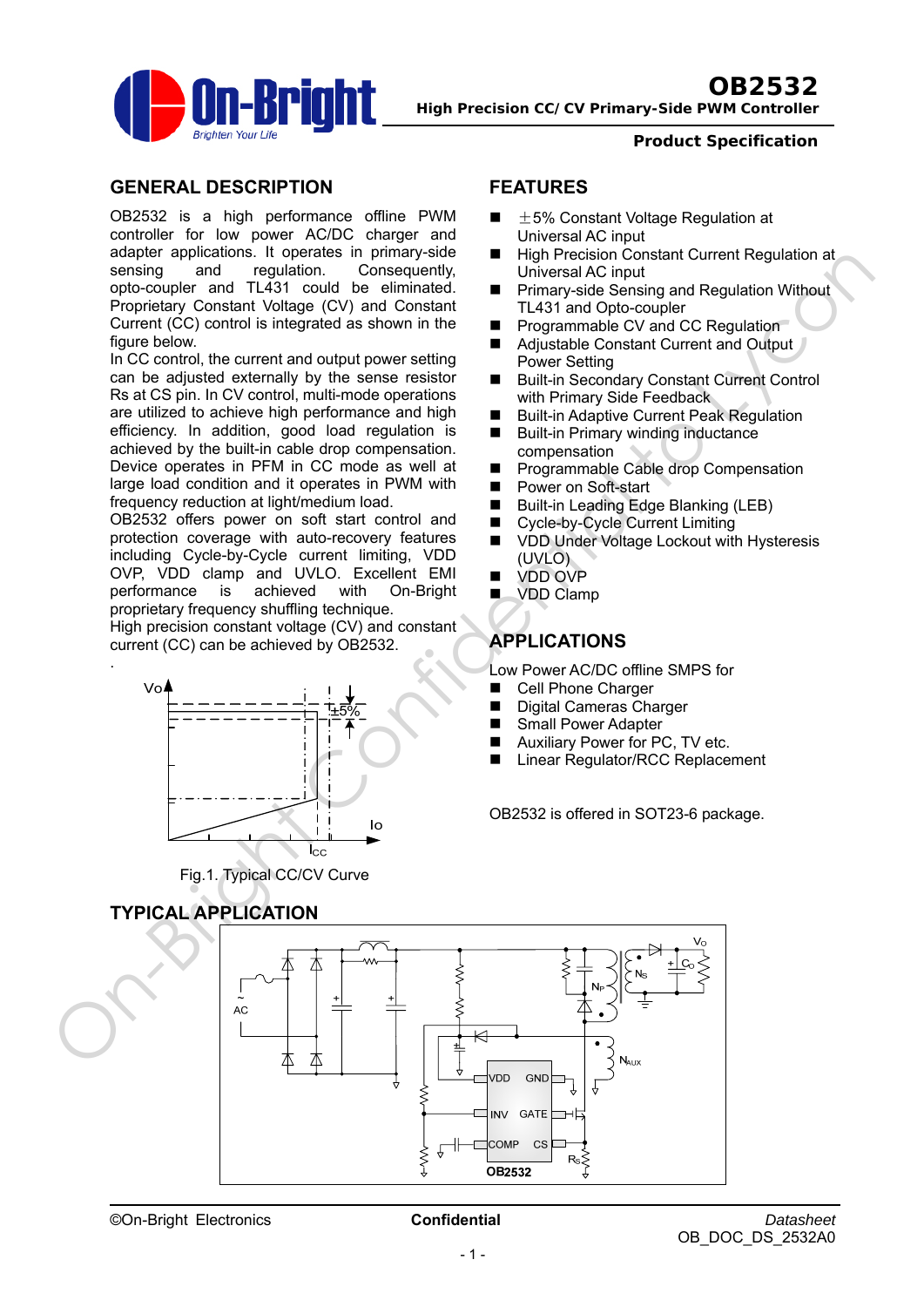

### **GENERAL INFORMATION**

### **Pin Configuration**

The pin map is shown as below for SOT23-6.



#### **Ordering Information**

| <b>Part Number</b> | <b>Description</b>    |  |  |  |  |
|--------------------|-----------------------|--|--|--|--|
| OB2532MP           | SOT23-6, Pb-free, T&R |  |  |  |  |

#### **Package Dissipation Rating**

| Package   | $R\theta$ JA (°C/W) |
|-----------|---------------------|
| $SOT23-6$ |                     |

#### **Absolute Maximum Ratings**

.

| <b>Parameter</b>                                     | <b>Value</b>           |
|------------------------------------------------------|------------------------|
| <b>VDD Voltage</b>                                   | -0.3 to $V_{DD}$ clamp |
| <b>VDD Zener Clamp</b><br><b>Continuous Current</b>  | 10 mA                  |
| <b>COMP Voltage</b>                                  | $-0.3$ to $7V$         |
| <b>CS Input Voltage</b>                              | $-0.3$ to $7V$         |
| <b>INV Input Voltage</b>                             | $-0.3$ to $7V$         |
| Max Operating Junction<br>Temperature T <sub>J</sub> | $150^{\circ}$ C        |
| Min/Max Storage<br>Temperature T <sub>stq</sub>      | $-55$ to 150 °C        |
| Lead Temperature<br>(Soldering, 10secs)              | 260 °C                 |

**Note:** Stresses beyond those listed under "absolute maximum ratings" may cause permanent damage to the device. These are stress ratings only, functional operation of the device at these or any other conditions beyond those indicated under "recommended operating conditions" is not implied. Exposure to absolute maximum-rated conditions for extended periods may affect device reliability.

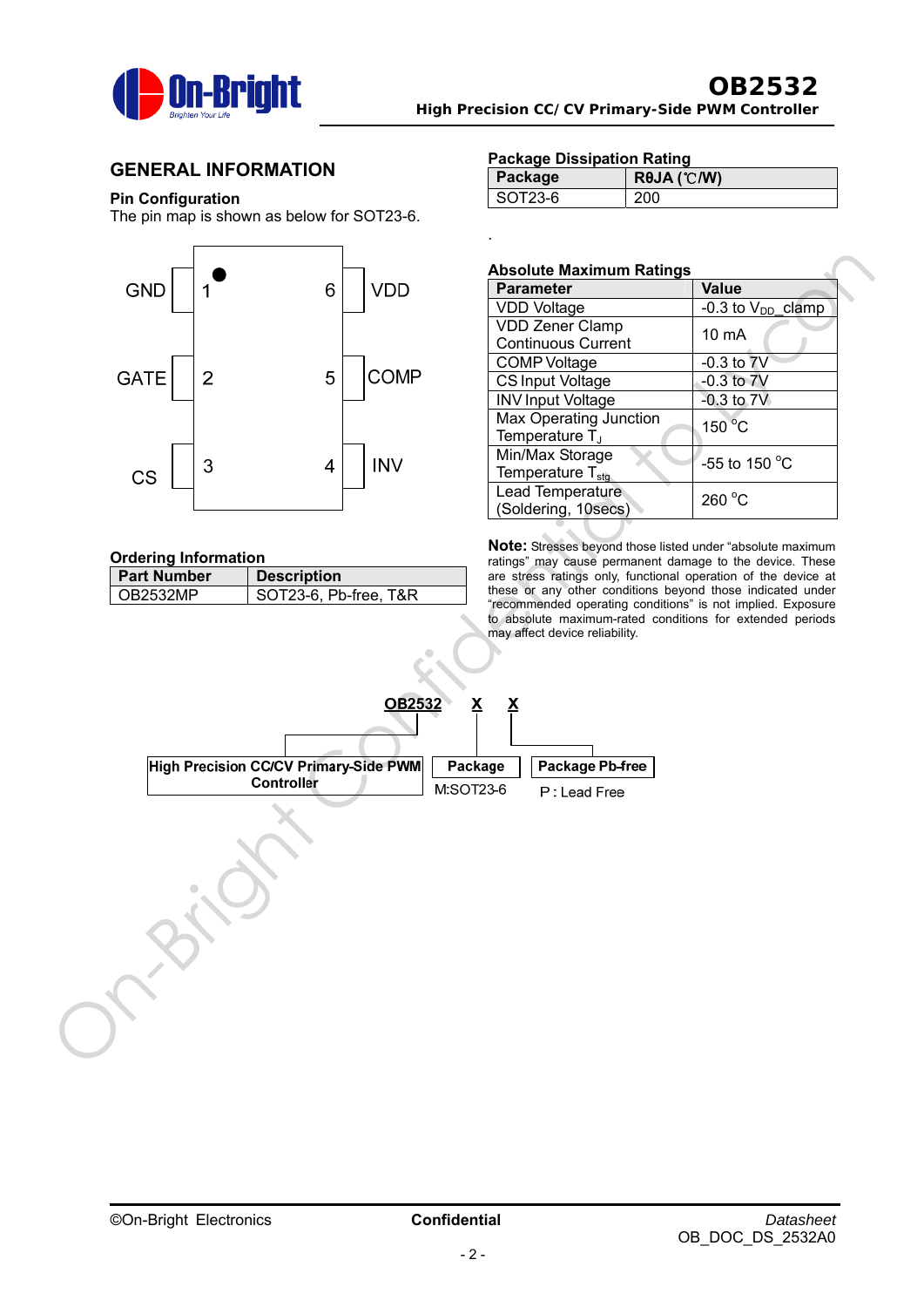

# **Marking Information**



### **TERMINAL ASSIGNMENTS**

|                |                             |              | 32YWW                                                                                                                                                                                                           |
|----------------|-----------------------------|--------------|-----------------------------------------------------------------------------------------------------------------------------------------------------------------------------------------------------------------|
|                |                             |              | S                                                                                                                                                                                                               |
|                |                             |              | Y: Year Code(0-9)<br>WW: Week Code(01-52)<br>S: Internal Code(Optional)                                                                                                                                         |
|                | <b>TERMINAL ASSIGNMENTS</b> |              |                                                                                                                                                                                                                 |
| <b>Pin Num</b> | <b>Pin Name</b>             | I/O          | <b>Description</b>                                                                                                                                                                                              |
| 1              | <b>GND</b>                  | $\mathsf{P}$ | Ground                                                                                                                                                                                                          |
| $\overline{2}$ | <b>GATE</b>                 | $\circ$      | Totem-pole gate drive output for power MOSFET.                                                                                                                                                                  |
| 3              | <b>CS</b>                   |              | Current sense input. Connected to MOSFET current sensing resistor<br>node.                                                                                                                                      |
| 4              | <b>INV</b>                  | $\mathbf{I}$ | The voltage feedback from auxiliary winding. Connected to resistor<br>divider from auxiliary winding reflecting output voltage. PWM duty cycle<br>is determined by EA output and current sense signal at pin 3. |
| 5              | COMP                        |              | Loop Compensation for CV Stability                                                                                                                                                                              |
|                |                             | P            |                                                                                                                                                                                                                 |
| $\overline{6}$ | <b>VDD</b>                  |              | <b>Power Supply</b>                                                                                                                                                                                             |
|                |                             |              |                                                                                                                                                                                                                 |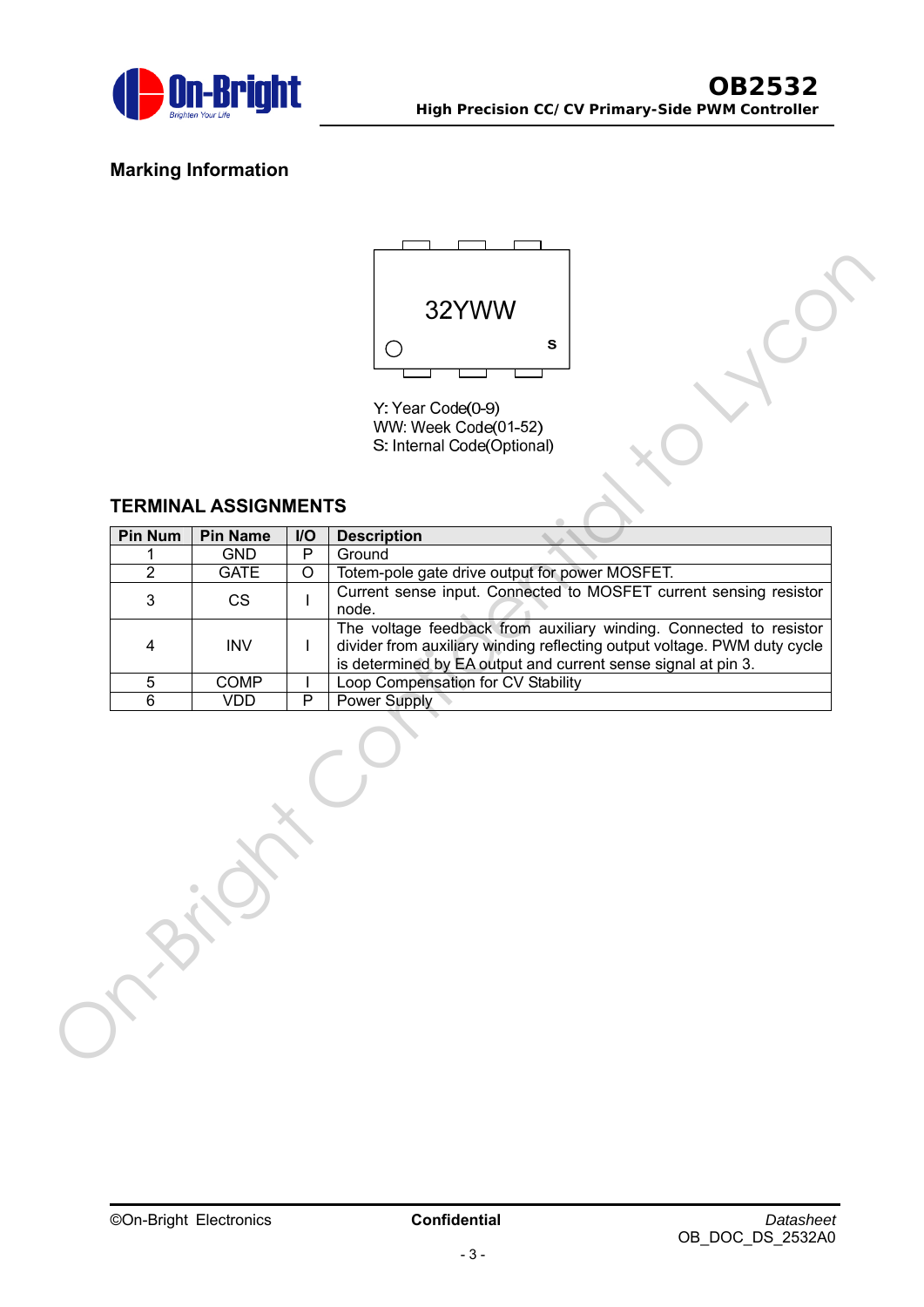

# **BLOCK DIAGRAM**

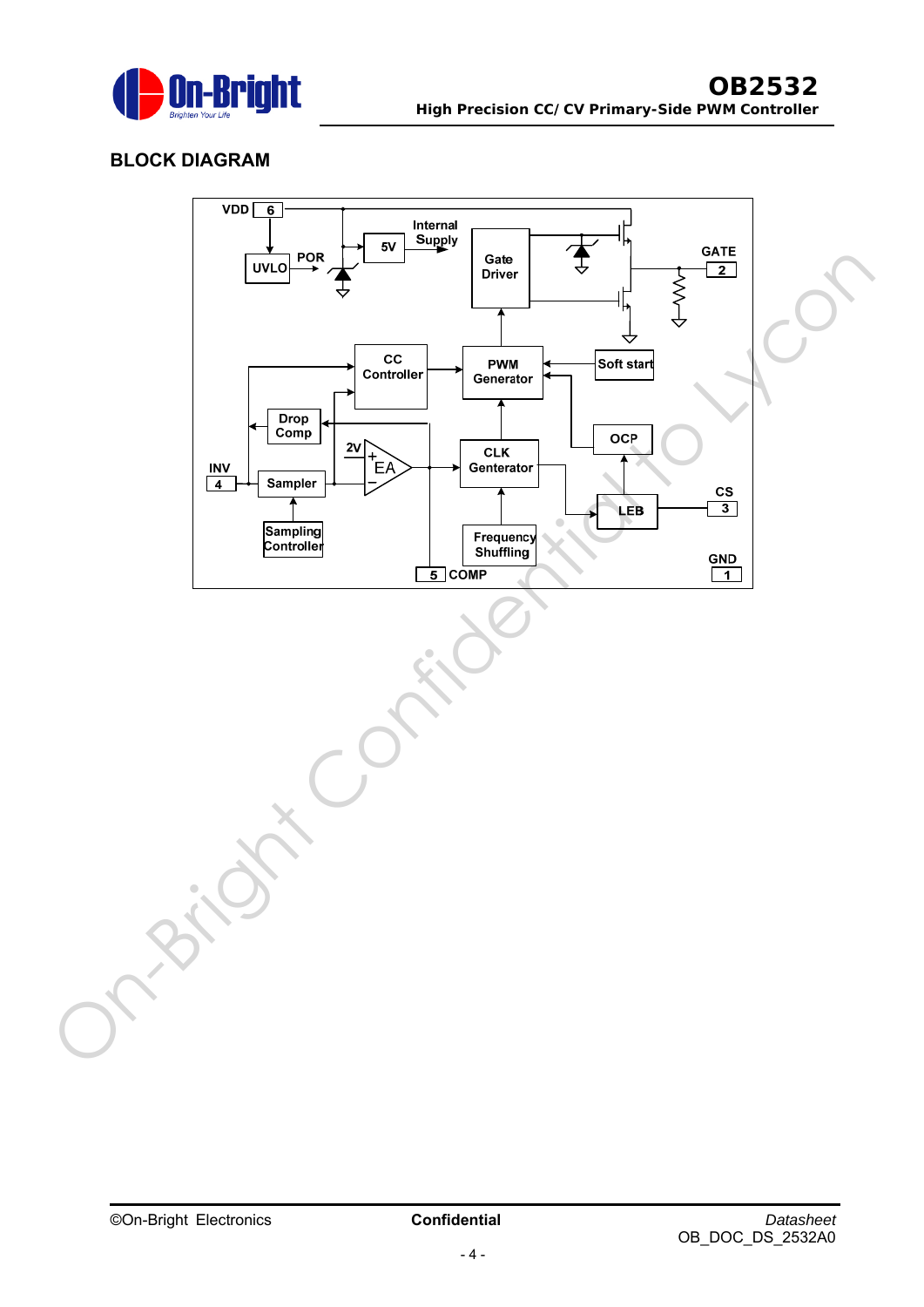

# **ELECTRICAL CHARACTERISTICS**

### (TA = 25℃, VDD=16V, if not otherwise noted)

| <b>Symbol</b>                                           | <b>Parameter</b>                          | <b>Test Conditions</b>                                | Min  | <b>Typ</b>     | <b>Max</b>   | Unit       |  |  |
|---------------------------------------------------------|-------------------------------------------|-------------------------------------------------------|------|----------------|--------------|------------|--|--|
| <b>Supply Voltage (VDD) Section</b>                     |                                           |                                                       |      |                |              |            |  |  |
| I <sub>DD ST</sub>                                      | <b>Standby Current</b>                    | $VDD=13V$                                             |      | 5              | 20           | uA         |  |  |
| $\mathsf{I}_{\mathsf{DDop}}$                            | <b>Operation Current</b>                  | Operation supply current<br>INV=2V, CS=0V,<br>VDD=18V |      | $\overline{c}$ | $\mathbf{3}$ | mA         |  |  |
| UVLO(ON)                                                | <b>VDD Under Voltage Lockout</b><br>Enter | <b>VDD</b> falling                                    | 8.2  | 9.0            | 10.5         | $\vee$     |  |  |
| UVLO(OFF)                                               | VDD Under Voltage Lockout Exit            | VDD rising                                            | 13.5 | 14.8           | 16.0         | $\vee$     |  |  |
| V <sub>DD</sub> _clamp<br>Maximum VDD operation voltage |                                           | $I_{DD} = 10mA$                                       | 27   | 28.5           | 30           | V          |  |  |
| <b>OVP</b>                                              | Over voltage protection<br>Threshold      | Ramp VDD until gate<br>shut down                      | 26   | 27.5           | 29           | V          |  |  |
| <b>Current Sense Input Section</b>                      |                                           |                                                       |      |                |              |            |  |  |
| <b>TLEB</b>                                             | <b>LEB</b> time                           |                                                       |      | 625            |              | ns         |  |  |
| Vth_oc                                                  | Over current threshold                    |                                                       | 880  | 910            | 940          | mV         |  |  |
| Td oc                                                   | <b>OCP Propagation delay</b>              |                                                       |      | 110            |              | ns         |  |  |
| $Z_{\text{SENSE}}$ IN                                   | Input Impedance                           |                                                       | 50   |                |              | Kohm       |  |  |
| $T$ _ss                                                 | Soft start time                           |                                                       |      | 17             |              | ms         |  |  |
| <b>Frequency Section</b>                                |                                           |                                                       |      |                |              |            |  |  |
| Freq_Max <sup>Note 1</sup>                              | IC Maximum frequency                      |                                                       | 55   | 60             | 65           | <b>KHz</b> |  |  |
| Freq_Nom                                                | <b>System Nominal switch</b><br>frequency |                                                       |      | 50             |              | <b>KHz</b> |  |  |
| Freq_startup                                            |                                           | INV=0V, Comp=5V                                       |      | 14             |              | <b>KHz</b> |  |  |
| $\triangle$ f/Freq                                      | Frequency shuffling range                 |                                                       |      | $+/-6$         |              | $\%$       |  |  |
| <b>Error Amplifier section</b>                          |                                           |                                                       |      |                |              |            |  |  |
| Vref EA                                                 | Reference voltage for EA                  |                                                       | 1.97 | $\overline{2}$ | 2.03         | $\vee$     |  |  |
| Gain<br>$\bullet$                                       | DC gain of EA                             |                                                       |      | 60             |              | dB         |  |  |
| I COMP MAX                                              | Max. Cable compensation<br>current        | INV=2V, Comp=0V                                       |      | 37.5           |              | uA         |  |  |
| <b>Gate Drive Output Section</b>                        |                                           |                                                       |      |                |              |            |  |  |
| <b>VOL</b>                                              | Output Low Level                          | $lo=20mA$                                             |      |                | $\mathbf 1$  | V          |  |  |
| <b>VOH</b>                                              | <b>Output High Level</b>                  | $lo=20mA$                                             | 8    |                |              | V          |  |  |
| V clamp<br>Output Clamp Voltage Level                   |                                           |                                                       |      | 16             |              | V          |  |  |
| $T\_r$                                                  | <b>Output Rising Time</b>                 | $CL=0.5nF$                                            |      | 650            |              | nS         |  |  |
| $T_f$                                                   | <b>Output Falling Time</b>                | $CL=0.5nF$                                            |      | 40             |              | nS         |  |  |

#### **Note:**

1. Freq\_Max indicates IC internal maximum clock frequency. In system application, the maximum operation frequency of 60Khz nominal occurs at maximum output power or the transition point from CV to CC.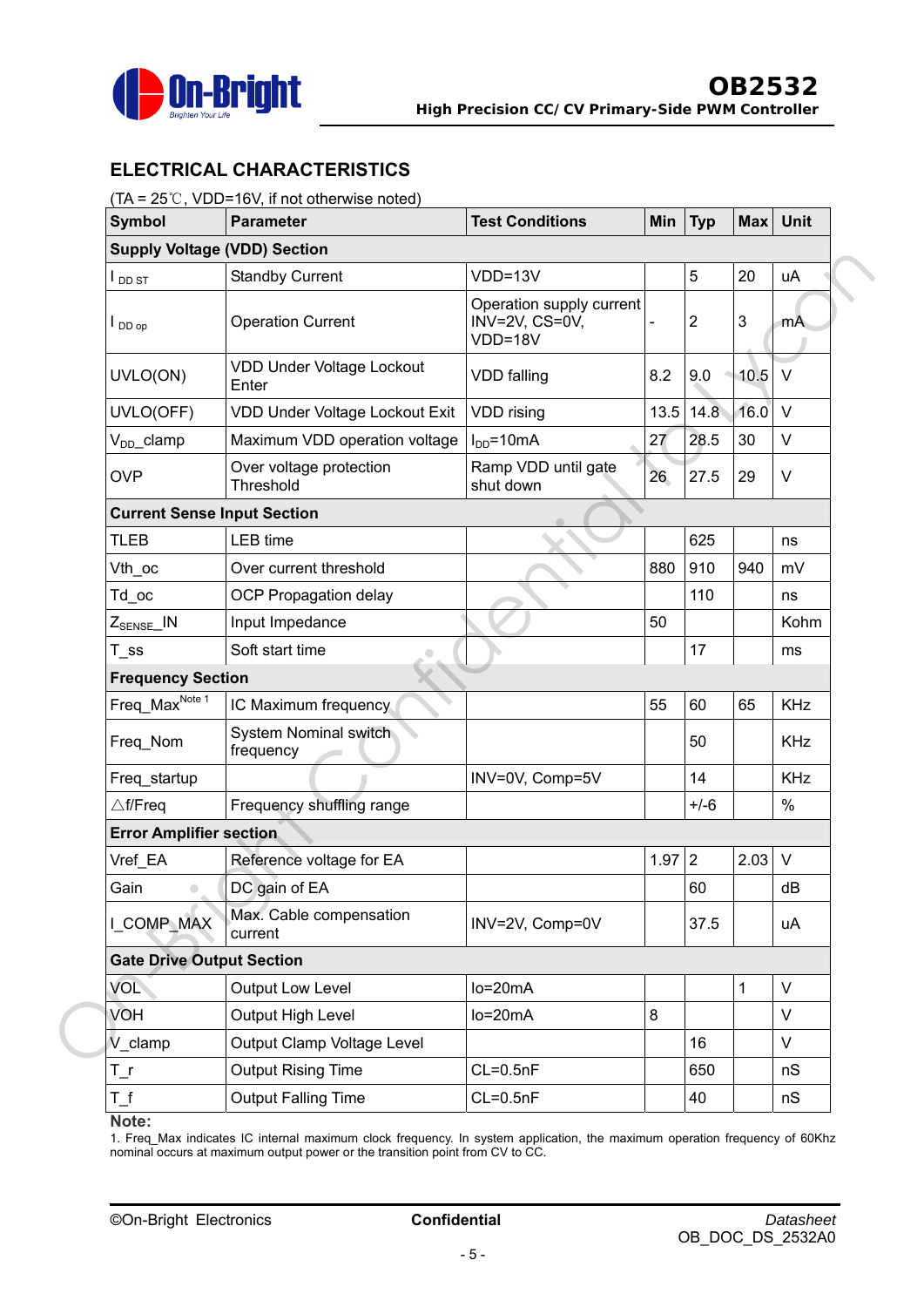

# **CHARACTERIZATION PLOTS**

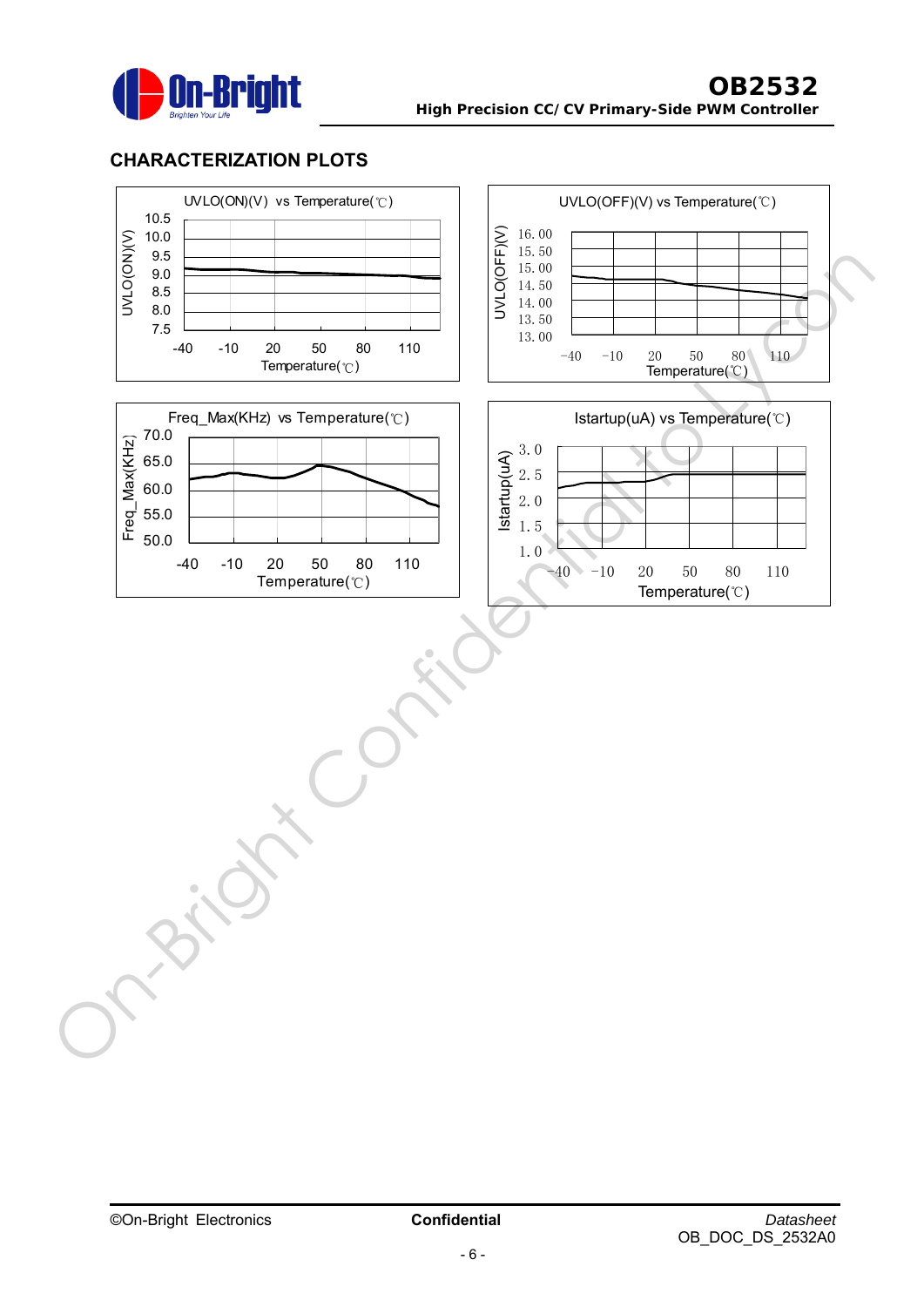

## **OPERATION DESCRIPTION**

OB2532 is a cost effective PWM controller optimized for off-line low power AC/DC applications including battery chargers and adapters. It operates in primary side sensing and regulation, thus opto-coupler and TL431 are not required. Proprietary built-in CV and CC control can achieve high precision CC/CV control meeting most adapter and charger application requirements.

### **•** Startup Current and Start up Control

Startup current of OB2532 is designed to be very low so that VDD could be charged up above UVLO threshold and starts up quickly. A large value startup resistor can therefore be used to minimize the power loss in application.

#### **Operating Current**

The Operating current of OB2532 is as low as 2.5mA. Good efficiency is achieved with the low operating current together with 'Muti-mode' control features.

#### **Soft Start**

OB2532 features an internal soft start to minimize the component electrical over-stress during power on startup. As soon as VDD reaches UVLO (OFF), the control algorithm will ramp peak current voltage threshold gradually from nearly zero to normal setting of 0.90V. Every restart is a soft start.

### z **CC/CV Operation**

OB2532 is designed to produce good CC/CV control characteristic as shown in the Fig. 1. In charger applications, a discharged battery charging starts in the CC portion of the curve until it is nearly full charged and smoothly switches to operate in CV portion of the curve. In an AC/DC adapter, the normal operation occurs only on the CV portion of the curve. The CC portion provides output current limiting. In CV operation, the output voltage is regulated through the primary side control. In CC operation mode, OB2532 will regulate the output current constant regardless of the output voltage drop.

#### ľ **Principle of Operation**

To support OB2532 proprietary CC/CV control, system needs to be designed in DCM mode for flyback system (Refer to Typical Application Diagram on page1).

In the DCM flyback converter, the output voltage can be sensed via the auxiliary winding. During MOSFET turn-on time, the load current is supplied from the output filter capacitor Co. The current in the primary winding ramps up. When MOSFET turns off, the primary current transfers to the secondary at the amplitude of

$$
I_{S} = \frac{N_{P}}{N_{S}} \cdot I_{P}
$$
 (1)

The auxiliary voltage reflects the output voltage as shown in fig.2 and it is given by

$$
V_{AUX} = \frac{N_{AUX}}{N_S} \cdot (V_O + \Delta V)
$$
 (2)

Where ΔV indicates the drop voltage of the output Diode.



Fig.2. Auxiliary voltage waveform

Via a resistor divider connected between the auxiliary winding and INV (pin 3), the auxiliary voltage is sampled at the end of the de-magnetization and it is hold until the next sampling. The sampled voltage is compared with Vref (2.0V) and the error is amplified. The error amplifier output COMP reflects the load condition and controls the PWM switching frequency to regulate the output voltage, thus constant output voltage can be achieved.

When sampled voltage is below Vref and the error amplifier output COMP reaches its maximum, the switching frequency is controlled by the sampled voltage thus the output voltage to regulate the output current, thus the constant output current can be achieved.

### **•** Adjustable CC point and Output Power

In OB2532, the CC point and maximum output power can be externally adjusted by external current sense resistor Rs at CS pin as illustrated in Typical Application Diagram. The output power is adjusted through CC point change. The larger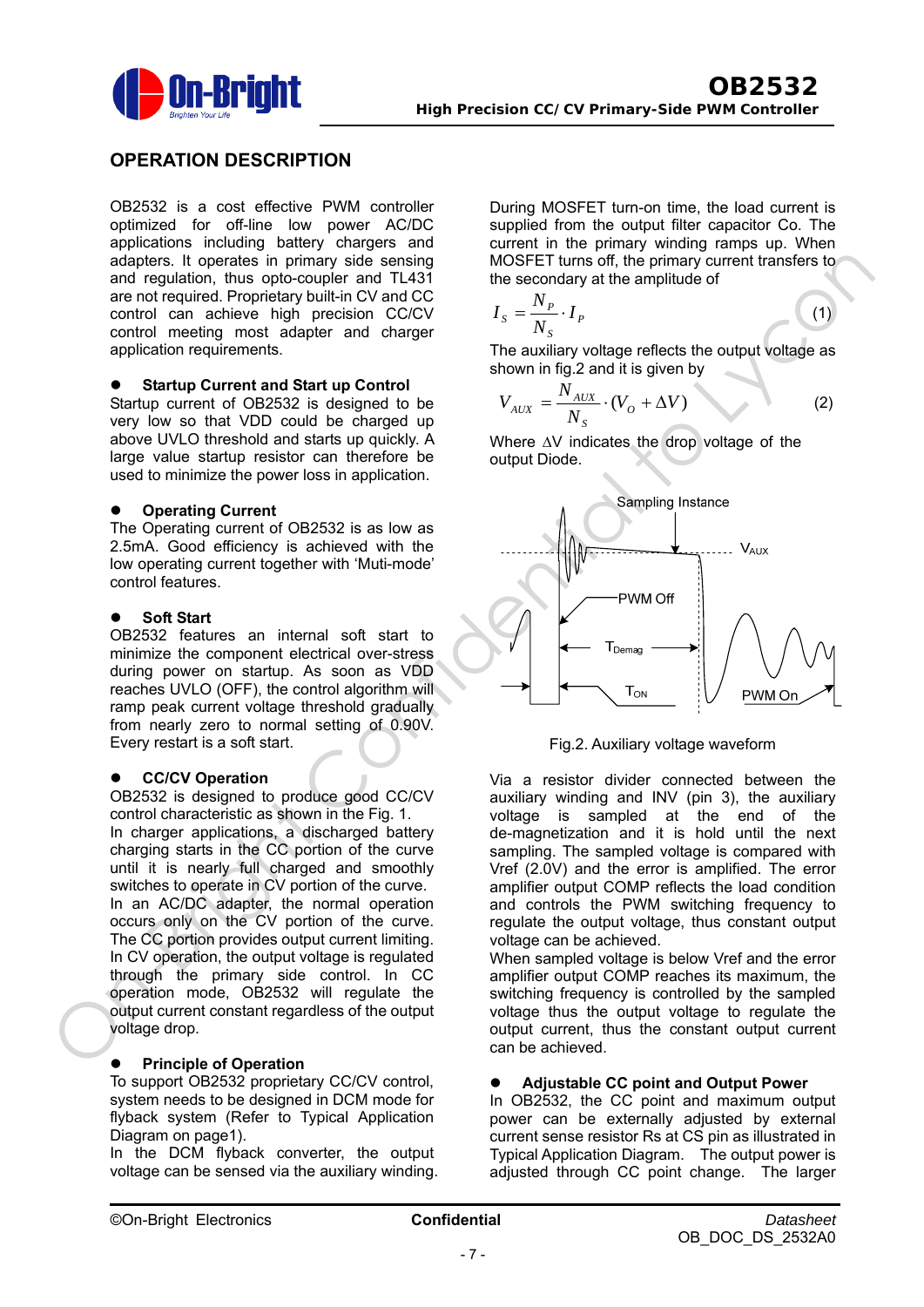

Rs, the smaller CC point is, and the smaller output power becomes, and vice versa as shown in Fig.3.



Fig.3 Adjustable output power by changing Rs

### **Operation switching frequency**

The switching frequency of OB2532 is adaptively controlled according to the load conditions and the operation modes. No external frequency setting components are required. The operation switching frequency at maximum output power is set to 60K Hz internally.

For flyback operating in DCM, The maximum output power is given by

$$
P_{O_{MAX}} = \frac{1}{2} L_p F_{SW} I_p^2
$$
 (3)

Where Lp indicate the inductance of primary winding and Ip is the peak current of primary winding.

Refer to the equation 3, the change of the primary winding inductance results in the change of the maximum output power and the constant output current in CC mode. To compensate the change from variations of primary winding inductance, the switching frequency is locked by an internal loop such that the switching frequency is

$$
F_{SW} = \frac{1}{2T_{Demag}}
$$
 (4)

Since  $T_{Demaa}$  is inversely proportional to the inductance, as a result, the product *Lp* and *fsw* is constant, thus the maximum output power and constant current in CC mode will not change as primary winding inductance changes. Up to  $\pm$ 10% variation of the primary winding inductance can be compensated.

#### **Frequency shuffling for EMI improvement**

The frequency shuffling (switching frequency modulation) is implemented in OB2532. The oscillation frequency is modulated so that the tone energy is spread out. The spread spectrum minimizes the conduction band EMI and therefore eases the system design.

#### **Current Sensing and Leading Edge Blanking**

Cycle-by-Cycle current limiting is offered in OB2532. The switch current is detected by a sense resistor into the CS pin. An internal leading edge blanking circuit chops off the sensed voltage spike at initial power MOSFET on state so that the external RC filtering on sense input is no longer needed. The PWM duty cycle is determined by the current sense input voltage and the EA output voltage.

#### **Gate Drive**

The external power MOSFET is driven by a dedicated gate driver of OB2532. Too weak the gate drive strength results in higher conduction and switch loss of MOSFET while too strong gate drive compromises EMI.

A good tradeoff is achieved through the built-in totem pole gate design with right output strength control.

#### **Programmable Cable drop Compensation**

In OB2532, cable drop compensation is implemented to achieve good load regulation. An offset voltage is generated at INV by an internal current flowing into the resister divider. The current is inversely proportional to the voltage across pin COMP, as a result, it is inversely proportional to the output load current, thus the drop due to the cable loss can be compensated. As the load current decreases from full-load to no-load, the offset voltage at INV will increase. It can also be programmed by adjusting the resistance of the divider to compensate the drop for various cable lines used. **Example 19**<br>  $P_{0 \text{ vir}} = \frac{1}{2}I_{\nu}V_{\nu}V_{\nu}^2$ <br>
(a) consider the change blanding creation (in the case of the sense in the sense that a power MOSS FET on starts and values of the sense in the sense in the properties of

### **Protection Control**

Good power supply system reliability is achieved with its rich protection features including Cycle-by-Cycle current limiting (OCP), VDD clamp, Power on Soft Start, and Under Voltage Lockout on VDD (UVLO).

VDD is supplied by transformer auxiliary winding output. The output of OB2532 is shut down when VDD drops below UVLO (ON) limit and the power converter enters power on start-up sequence thereafter.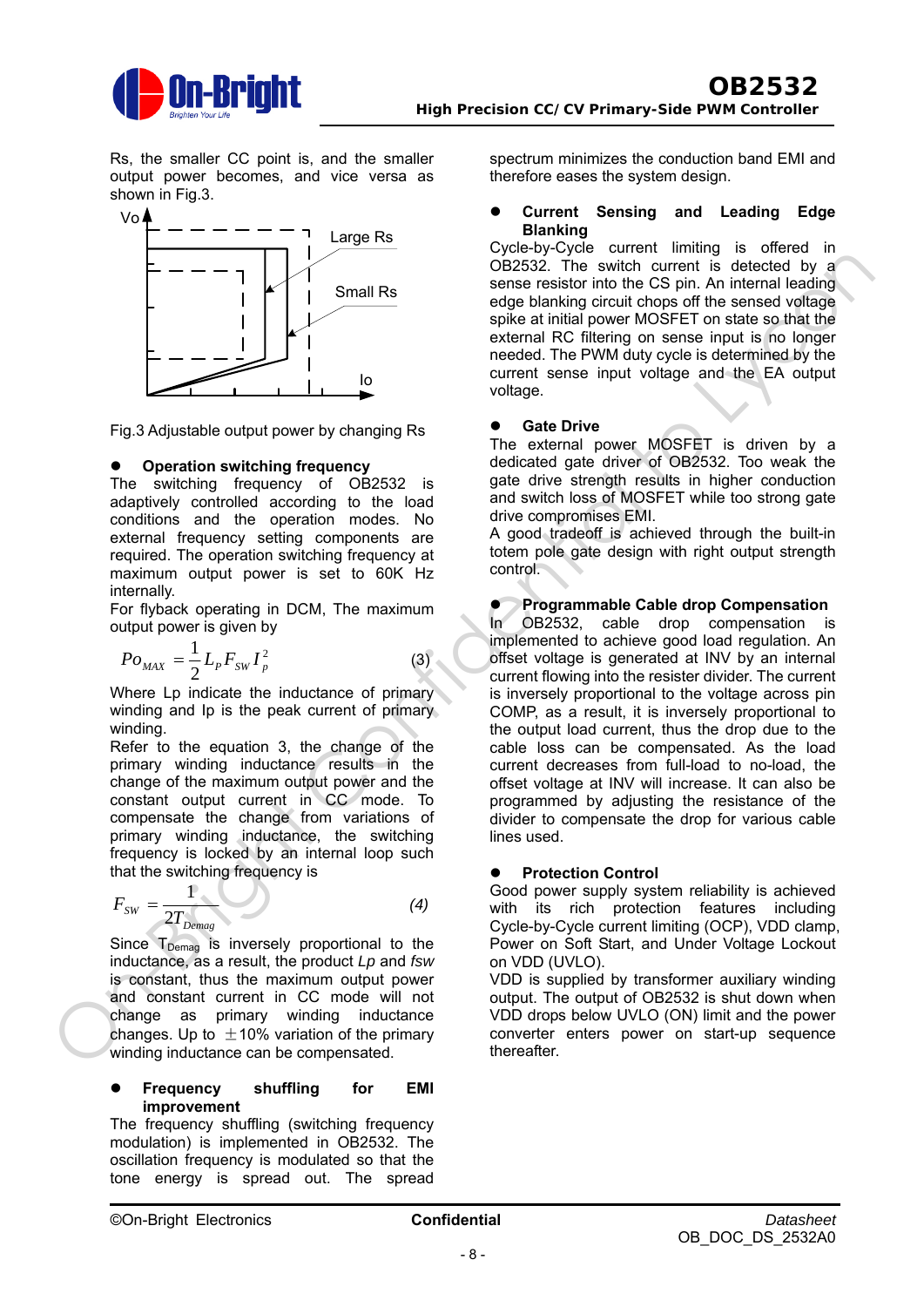

# **PACKAGE MECHANICAL DATA**

## SOT-23-6L PACKAGE OUTLINE DIMENSIONS



| <b>Symbol</b>  |                | <b>Dimensions In Millimeters</b> | <b>Dimensions In Inches</b> |             |  |
|----------------|----------------|----------------------------------|-----------------------------|-------------|--|
|                | Min            | <b>Max</b>                       | Min                         | <b>Max</b>  |  |
| A<br>$\bullet$ | 1.000          | 1.300                            | 0.039                       | 0.051       |  |
| A1             | 0.000          | 0.150                            | 0.000                       | 0.006       |  |
| A2             | 1.000          | 1.200                            | 0.039                       | 0.047       |  |
| b              | 0.300          | 0.500                            | 0.012                       | 0.020       |  |
| c.             | 0.100          | 0.200                            | 0.004                       | 0.008       |  |
| D              | 2.800          | 3.020                            | 0.110                       | 0.119       |  |
| Ε              | 1.500          | 1.700                            | 0.059                       | 0.067       |  |
| E <sub>1</sub> | 2.600<br>3.000 |                                  | 0.102                       | 0.118       |  |
| e              | 0.950 (BSC)    |                                  | 0.037 (BSC)                 |             |  |
| e1             | 1.800          | 2.000                            | 0.071                       | 0.079       |  |
|                | 0.300          | 0.600                            | 0.012                       | 0.024       |  |
| $\theta$       | $0^{\circ}$    | $8^{\circ}$                      | $0^{\circ}$                 | $8^{\circ}$ |  |